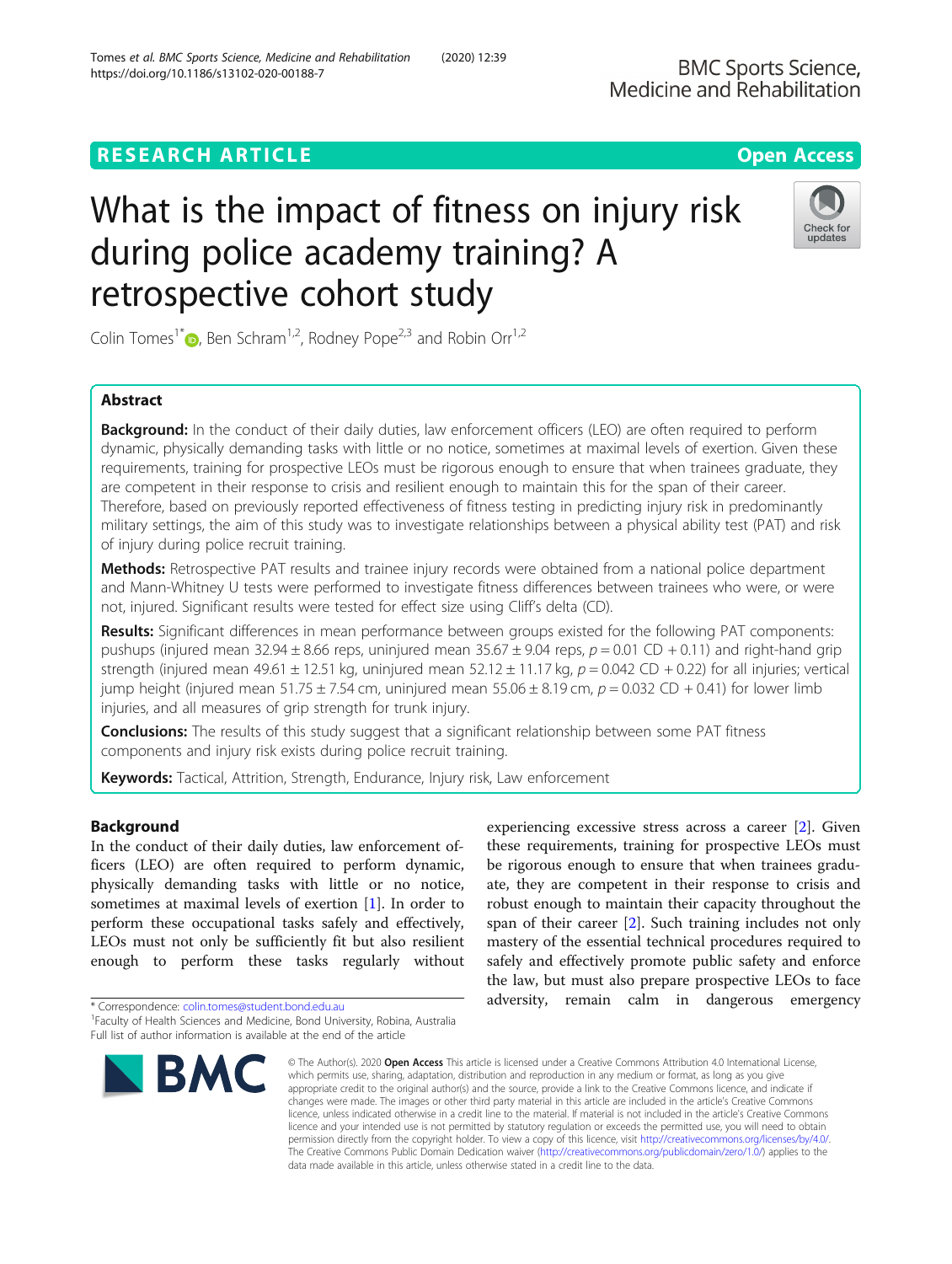situations and make decisions when their safety and the safety of their communities is on the line.

Globally, as populations continue to age, the 18–24 year-old demographic Law Enforcement and other public defense agencies typically recruit from is shrinking, despite general increases in overall population [[3\]](#page-7-0). Additionally, western obesity and inactivity epidemics are further limiting the pool from which applicants can be drawn. For example, in the United States, 31% of individuals 17–24 years old interested in enlistment are ineligible for military service due to obesity alone [[3\]](#page-7-0) and overall, 71% of this age group are ineligible for service for one or more health or fitness related reasons [\[3](#page-7-0)].

On joining a law enforcement agency (LEA), new trainees may be subject to environmental stressors (such as relocation and sharing close quarters with strangers), psychological stressors (such as academic pressure, and disrupted sleep), and physical stressors (such as a sudden increase in physical training, and a lack of recovery time). As such, trainees are at risk of physical overtraining and consequent injury and illness, or both [[4\]](#page-7-0). These factors, while usually a mixture of deliberate and incidental impacts generally represent a substantial increase in mental and physical demand for most trainees [\[5](#page-7-0)]. For trainees with lower levels of fitness, the increased physical work requirement has an even greater impact, as these trainees must consistently work at a higher intensity relative to their own maximum to complete the same task when compared against more physically fit peers [[6](#page-7-0)]. It is therefore not surprising that less fit trainees may be at a greater risk of injury than their fitter counterparts [[7\]](#page-7-0), who are themselves three to five times more likely to sustain an injury than their fully trained, operational counterparts [\[8](#page-7-0)].

Injuries in tactical training present a twofold problem for tactical organizations. Firstly, there are the intrinsic financial and time loss burdens the organization accrues [[9\]](#page-7-0). Apart from the costs of any rehabilitation or compensation, it can cost an organization more than \$85,000 AUD to identify a new trainee to replace one lost due to training injury [[10\]](#page-7-0). This need to replace the trainee introduces a second problem; finding a suitable trainee from the aforementioned shrinking pool of potential applicants [\[3](#page-7-0)]. Hence it is in the best interests of LEA to identify, recruit and train candidates with the highest chance of successfully completing training.

Previous research, primarily on military trainees, has identified that a fixed-distance, timed run is effective in predicting musculoskeletal injury in a variety of settings [[11](#page-7-0), [12](#page-7-0)]. Other tests, mostly of muscle endurance, such as timed pushup  $[13, 14]$  $[13, 14]$  $[13, 14]$  $[13, 14]$  and situp  $[12, 15]$  $[12, 15]$  $[12, 15]$  $[12, 15]$  events, are less conclusive across studies but may still be valid predictors of injury in a police training setting. Two muscle fitness tests of strength (grip strength) and power (vertical jump)

[[6,](#page-7-0) [16](#page-7-0)] have been identified as predictors of not only injury, but other tactically relevant outcomes such as escalation of force incidents in operational LEO [[17](#page-7-0)].

However, the relevance of the above research, associating performance on a physical fitness test with risk of injury during training, may be highly dependent upon the environment. For example, if one training academy completes a high volume of pushups as part of their training, pushup performance may be a greater predictor of injury risk than a 5 km run. The inverse may be true if the academy has a low pushup but high running requirement in its daily training. The disciplinary culture of an organization (assigning running laps vs. pushups or situps as punishment) may contribute as well. Therefore, based on the crucial need for LEAs to retain personnel recruited for training, and the previously reported utility of fitness testing for predicting risk of injury in a given environment, the aim of this study was to investigate relationships between components of a physical ability test (PAT) and risk of injury during police recruit training in a cohort of New Zealand (NZ) Police trainees.

### **Methods**

A cohort study was designed which analyzed data previously collected prospectively, from the NZ Police Constabulary Recruitment database. Trainee data were made non-identifiable before analysis and included age, height, weight, BMI, testing date, graduation result, injury status during training, and PAT score. Ethical approval for the study was provided by the Bond University Human Research Ethics Committee (BUHREC, Research Protocol BS02086).

#### Study population

All PAT data were collected from recruits between six months and eight weeks before they began police training. In order to be eligible to begin the PAT, all trainees were required to meet RNZPC entry requirements for age, moral/ethical character, and health clearance from a General Practitioner. The criteria for inclusion in the study analysis were a) eligibility to attend the Police College, including obtaining a passing PAT score, and b) initiation of training at the Police College following a successful PAT. There were no exclusion criteria.

#### Measurements

Height and weight were collected by NZ Police College nursing staff upon trainee entry. The PAT was performed between six months and eight weeks prior to the start of training and consisted of a 2.4 km run, a maximum vertical jump, maximum repetitions of pushups and maximal grip strength.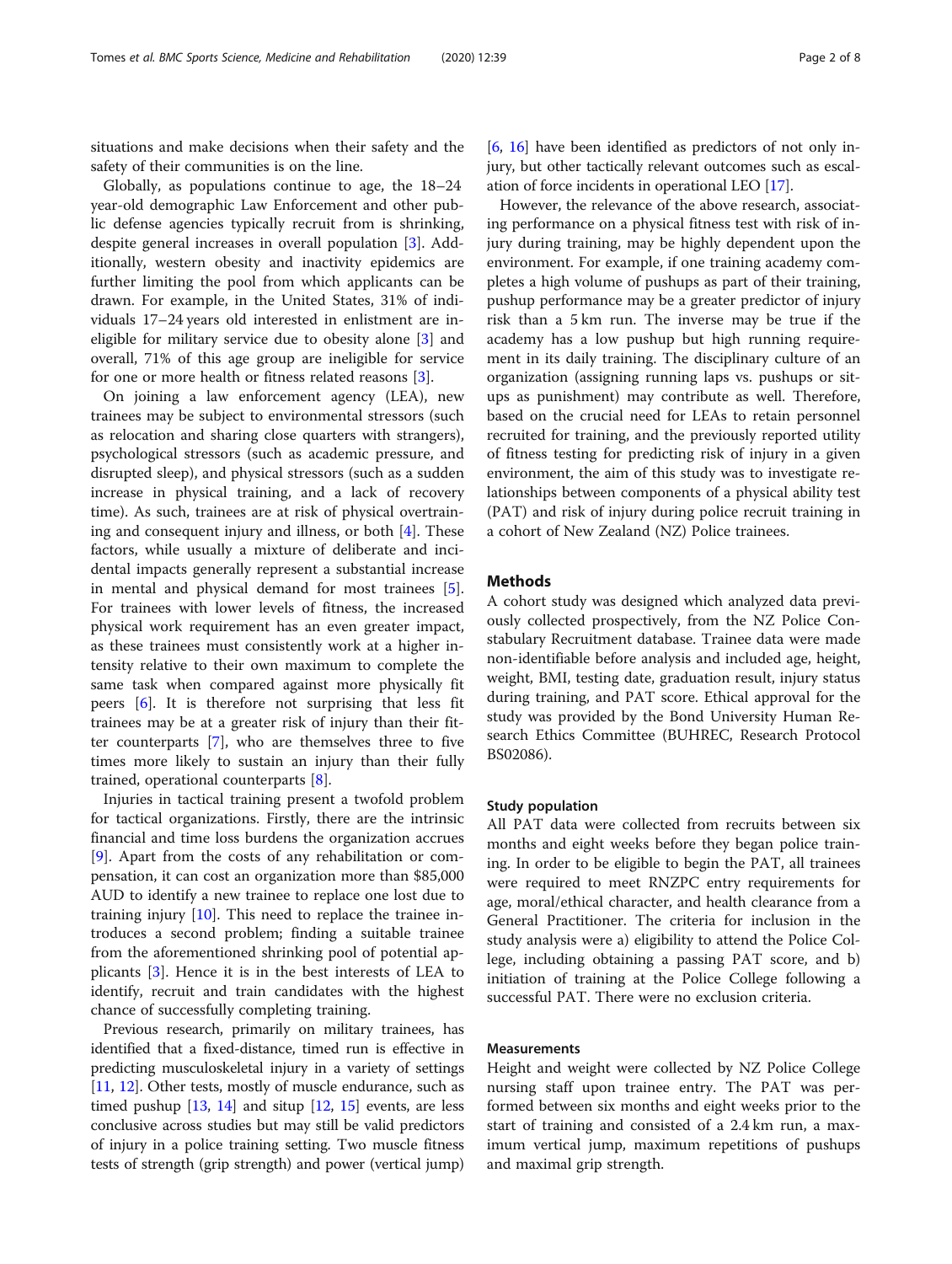### $2.4$  Km run

The run event was performed on a level-surface, comprising a 400 m outdoor track. Pace was self-selected, and recruits were provided with their current time at 200 m intervals throughout the event. Recruits were encouraged to complete the event as fast as possible, with times recorded by NZ Police College staff.

Vertical jump Before the vertical jump was performed, standing height was measured. Trainees were required to stand, with feet flat and hands linked together, and reach up as high on possible on a standardized, graduated, and vertically marked height measurement platform. This height was recorded. The trainee then jumped as high as possible and the highest mark reached with either hand was recorded in cm. The standing height measure was subtracted from the jump height, resulting in the final recorded score. Three attempts were permitted, with the highest being counted for the final score.

Uniform hand placement for pushups was achieved with the following procedure: candidates gently rested their hands on the ground with the thumbs fully extended while lying prone. The thumbs were brought in-line with tip of the acromion, and the other fingertips pointed forwards. The position could then be shifted laterally, but not forwards or backwards, until the elbow reached approximately 90 degrees of flexion. Once this hand position was located, trainees were not permitted shift their hands. The start position was taken by the trainee locking out their arms from the set position and raising the trunk and legs into a straight incline, with only the toes and hands touching the ground. For a pushup repetition to be counted, the trainee lowered to 90 degrees of elbow flexion and then returned to a position where the elbows were straight. If any part of the body other than the hands or toes contacted the ground, the test was terminated, and the score recorded. Recruits completed as many correct repetitions as possible until a part of the body touched the ground, without time limitation.

Grip strength Grip strength was assessed using a Jamar digital hand dynamometer (Sammons Preston, Boilingbrook IL, USA) with the trainee extending the wrist and elbow, flexing the shoulder to 90 degrees and squeezing as hard as possible. Three attempts were permitted, with the highest score being counted towards the final summed score. The result was recorded in kilograms.

#### The PAT score

The summed score for the PAT is dependent on trainee sex and BMI. A passing score is set at 11 points for both males and females, with trainees also requiring a score of at least 1 point in each event to pass. The PAT scoring accounts for differences in BMI to more fairly account for metabolic capacity; recruits with a higher BMI are awarded additional points if their run time is at the pass threshold or greater. The PAT scoring system is still undergoing evaluation for validation; as such raw data were used for the analyses present within this study, and not PAT scores.

#### Police training

All recruits attend the Royal New Zealand Police College in Porirua, NZ for all 16 weeks of training. The college is located on the South Island, 22 km from Wellington, NZ. Training consisted of police procedure and police studies, defensive tactics, firearms training, vehicle operations training and computer operations training.

#### Injury data

Injury data were collected via point-of-care reporting by staff who were unaware of the research when attending to injuries. An injury was defined as an accident or incident in an unplanned and unexpected event with undesirable or unfortunate consequences that harmed a worker in the workplace for the purposes of this study [[18\]](#page-7-0). Any injury of sufficient severity to warrant medical attention from either the RNZPC nurse or physiotherapist was considered and included regardless of how that injury affected the trainee's ability to continue training. Upon cohort graduation, the research team was provided with the injury data aligned with the trainee's other measures. Injury was denoted with a "1" score for no injury and with a "0" score for those who sustained an injury. Further details of injuries were limited to body location only, recorded as a "1" for any upper limb injury, a "2" for any lower limb injury and a "3" for any trunk (including the neck) injury. Head injuries, lacerations, burns and other non-musculoskeletal or non-peripheral nervous injuries were excluded.

#### Statistical method

Data were provided in an Excel (Microsoft Corporation, Redmond WA, USA) spreadsheet, examined by the authors for accuracy, and then imported into SPSS (IBM, Armonk NY, USA) for descriptive analysis. Based on the results of a Kolmogorov-Smirnov test for normality, Mann-Whitney U tests were performed on the fitness testing components to assess differences in scores between injured and uninjured groups. Fitness test data were also divided into quintile ranks based on scores. The relationships between fitness quintiles and injury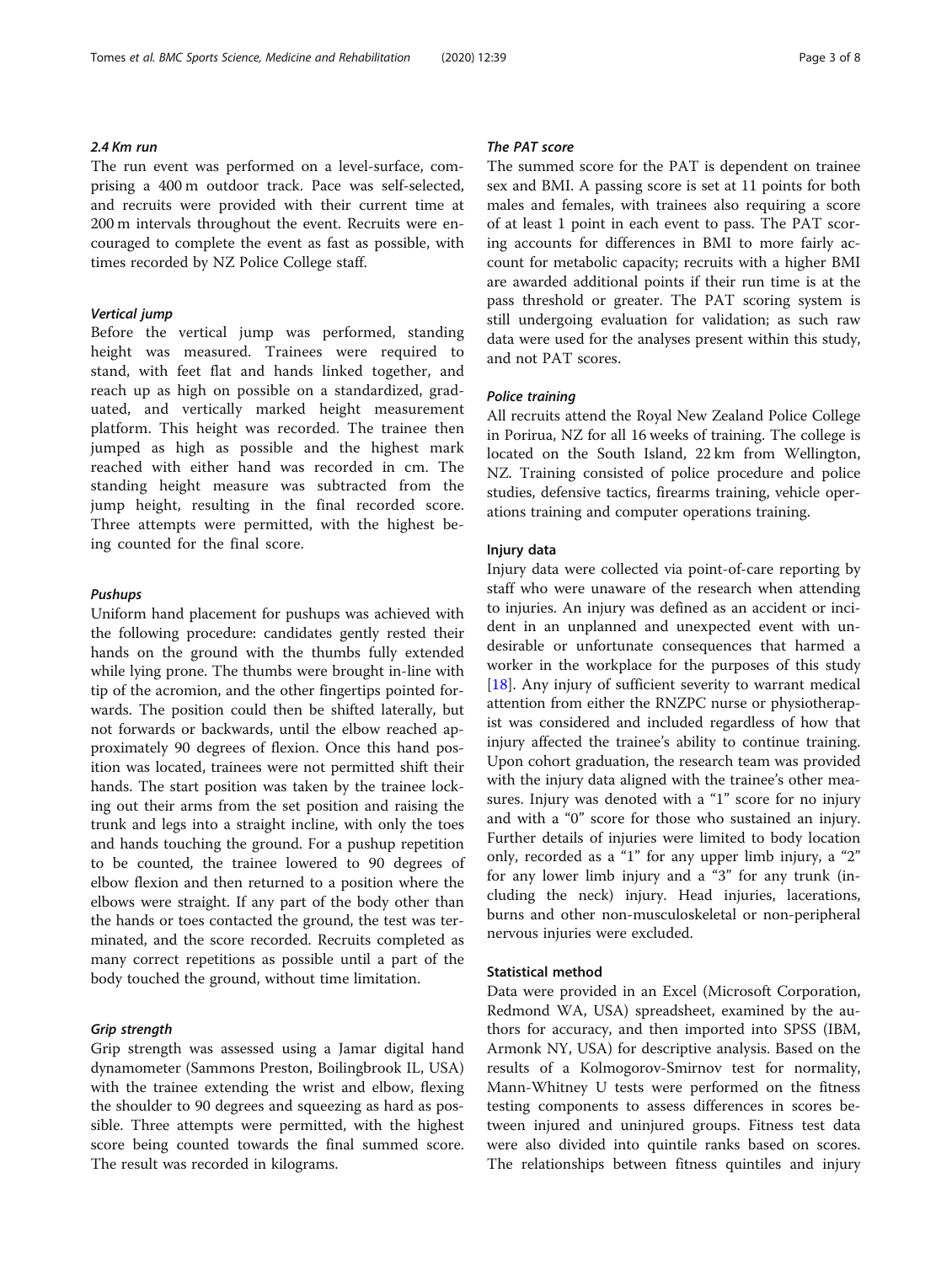status were assessed by Spearman's Correlation analyses. Statistical significance was set at an Alpha level of 0.05 a priori. Those relationships meeting the alpha threshold were then tested for effect size using Cliff's delta. In this study, the value of Cliff's Delta was used to indicate the probability that an uninjured trainee will have better PAT component performance than an injured trainee, with a Cliff's Delta value of  $+1.0$  indicating that all (100%) uninjured trainees had higher scores than all in-jured trainees [[19](#page-7-0)].

#### Results

A total of 390 records were provided. Of these records, 147 did not have complete entries, leaving 243 subject records available for analysis. A total of 68 injuries occurred in the retained trainee records. There were no significant differences between injured and uninjured groups with respect to age. Significant differences in performance between injured and uninjured groups existed for the following PAT components: pushups and righthand (R)) grip strength, for all injuries; vertical jump height for lower limb injuries; and all measures of grip strength for trunk injuries (Tables 1, [2](#page-4-0) and [3\)](#page-4-0). There were no significant differences between the injured and uninjured groups with respect to upper limb injuries.

#### All injuries

The results of Mann-Whitney U tests for all injury types, comparing mean PAT component scores for injured and uninjured trainees, are shown in Table 1. Differences between the groups, based on all injuries, in mean pushup test and R) Grip strength scores reached statistical significance. Differences for the vertical jump and combined grip strength trended towards significance but did not reach the Alpha threshold for this categorization of injury.

Relationships between performance quintiles and allinjuries counts are shown in Figs. [1,](#page-5-0) [2,](#page-5-0) [3](#page-6-0). The relationships between all-injuries risk and pushup test, R) Grip Strength and combined grip strength scores all reached significance in the Spearman's correlation analyses. None of the other PAT components were significantly related to all-injuries risk. Table 1.

#### Upper limb injuries

A total of 26 upper limb injuries were reported in the retained trainee records. None of the PAT component measures were significantly associated specifically with upper limb injury risk.

### Lower limb injuries

A total of 28 lower limb injuries were reported in the retained trainee records. The mean difference in vertical jump test scores between the group sustaining a lower limb injury and the group not sustaining a lower limb injury reached statistical significance. Differences between these groups for the pushup test trended towards significance, but ultimately no other PAT component scores were significantly associated with lower limb injury risk, as seen in Table [2](#page-4-0).

### Trunk injuries

A total of 13 trunk injuries were reported in the retained trainee records. The mean differences in all grip strength test scores between the group who sustained a trunk injury when compared to the group that did not reached statistical significance. No other PAT component scores were closely associated with trunk injury risk, as seen in Table [3.](#page-4-0)

#### **Discussion**

The aim of this study was to investigate relationships between PAT component test performance and risk of injury during police recruit training. Injured and uninjured groups had significant differences in PAT component scores for some, but not all test components. Specifically, those PAT components that were significantly associated with injury risks were the pushup and R) grip strength tests, for all-injuries risk, the vertical jump height for lower limb injury risk only, and all measures of grip strength for trunk injury risk.

Cliff's delta calculations for the effect size of significant associations between fitness and injury varied

Table 1 Mean Values of PAT Component Scores by All-Injuries Status

| Test                  | Injured Group Mean<br>$(n = 68)$ | Uninjured Group Mean<br>$(n = 175)$ | $p$ -Value | Cliff's Delta |  |
|-----------------------|----------------------------------|-------------------------------------|------------|---------------|--|
| 2.4 km Run (secs)     | $610.60 \pm 62.84$               | $604.52 \pm 51.85$                  | 0.373      |               |  |
| Vertical Jump (cm)    | $53.53 + 9.28$                   | $55.06 \pm 8.19$                    | 0.087      |               |  |
| Pushups (repetitions) | $32.94 \pm 8.66$                 | $35.67 \pm 9.04$                    | $0.010*$   | $+0.11$       |  |
| Left Grip (kg)        | $49.94 \pm 13.79$                | $51.37 \pm 11.75$                   | 0.136      |               |  |
| Right Grip (kg)       | $49.61 \pm 12.51$                | $52.12 \pm 11.17$                   | $0.042*$   | $+0.22$       |  |
| Combined Grip (kg)    | $99.55 \pm 23.36$                | $103.5 \pm 23.19$                   | 0.074      |               |  |

\*Indicates  $p < 0.05$ , from Mann-Whitney U test of difference between groups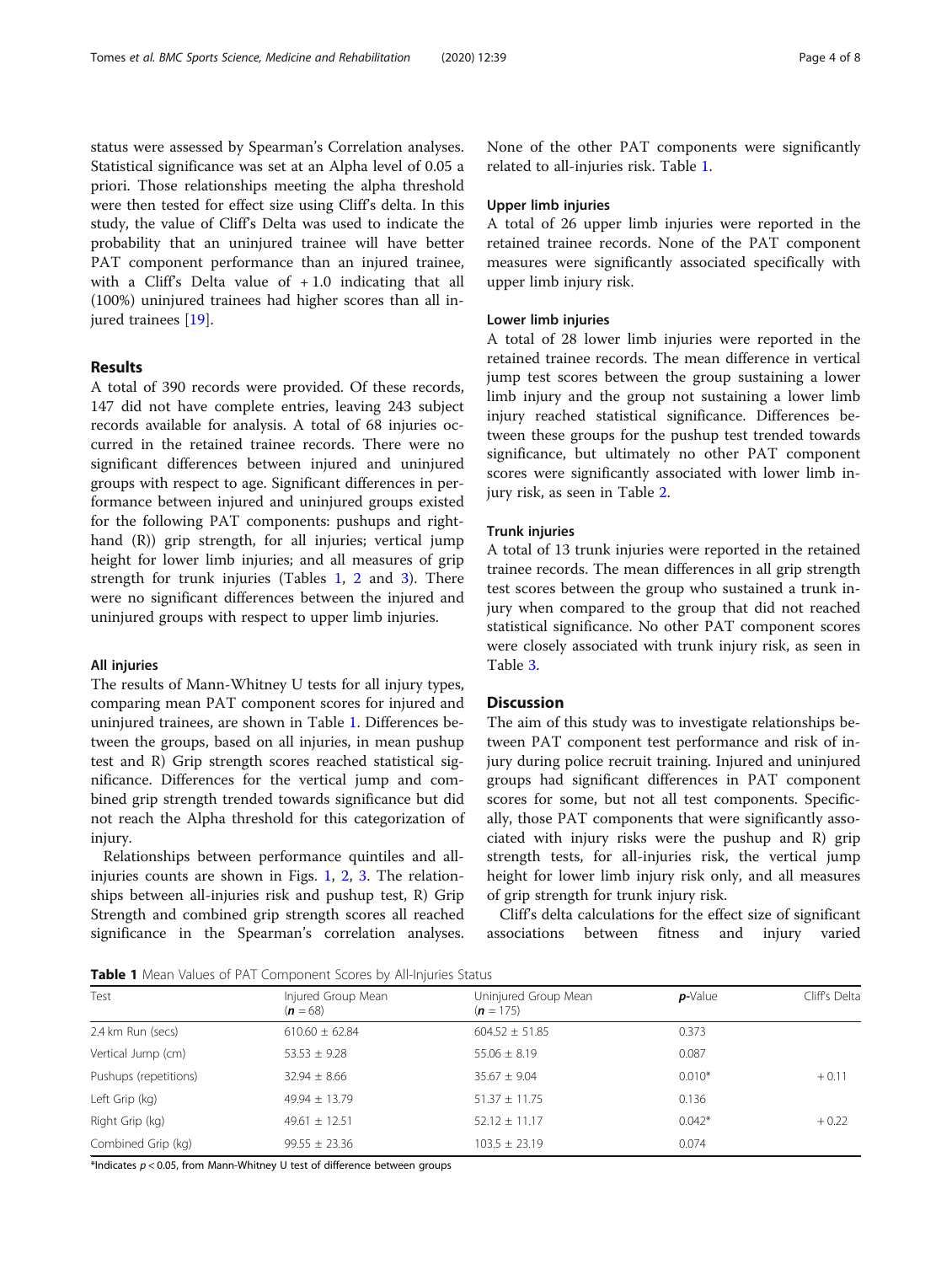| Test                  | Injured Group Mean<br>$(n = 28)$ | Uninjured Group Mean<br>$(n = 175)$ | $p$ -Value | Cliff's Delta |
|-----------------------|----------------------------------|-------------------------------------|------------|---------------|
| 2.4 km Run (sec)      | $606.54 \pm 68.96$               | $604.52 \pm 51.85$                  | 0.926      |               |
| Vertical Jump (cm)    | $51.75 \pm 7.54$                 | $55.06 \pm 8.19$                    | $0.032*$   | $+0.41$       |
| Pushups (repetitions) | $32.64 \pm 7.29$                 | $35.67 \pm 9.04$                    | 0.072      |               |
| Left Grip (Kg)        | $51.31 \pm 14.25$                | $51.37 \pm 11.75$                   | 0.562      |               |
| Right Grip (Kg)       | $49.52 \pm 10.77$                | $52.12 \pm 11.17$                   | 0.136      |               |
| Combined Grip (Kg)    | $100.84 \pm 23.31$               | $103.5 \pm 23.19$                   | 0.282      |               |

<span id="page-4-0"></span>Table 2 Mean Values of PAT Component Scores by Lower Limb Injury Status

\*Indicates  $p < 0.05$ , from Mann-Whitney U test of difference between groups

significantly, ranging from a modest effect size of 0.11, for the association between pushups and all-injuries risk, to large effect sizes (0.80–0.83) for associations between all measures of grip strength and trunk injury risk [\[19](#page-7-0)]. The effect sizes in the grip strength associations with trunk injury risk are especially interesting given that trunk injuries accounted for the smallest number of injuries at 13, reducing the sample size in statistical calculations. A moderate effect size of 0.40 existed for the association between vertical jump and lower limb injury risk. The strength of the associations between these PAT components and injury risks, when compared to the absence of significant associations for other PAT components like run time, could indicate the presence of a ceiling effect. Trainees may be more effectively prepared for running tasks prior to entering training relative to the run time standard in place.

### 2.4 Km run

Timed running events over a fixed distance have been very closely associated with injury risk in military trainee populations [[20\]](#page-7-0). Further evidence suggests that metabolic fitness (as measured by a run) is especially valid in these training environments because military training settings rely on fixed-workload training; less fit trainees must either work at a much higher percentage of their maximal capacity or take longer to complete training events, exposing them to greater risk of injury [[21](#page-7-0), [22\]](#page-7-0)]. However, if training is self-paced, the strength of the above association can be obscured. Additionally, ability-based training, in which cohorts are divided into smaller teams which all complete tasks at similar, graded levels of intensity, may also obscure the association. Lastly, if trainees are at a high level of fitness generally, or are exceptionally well prepared for one event, such as the run, a ceiling effect may also reduce the effectiveness of the event to predict injury. This may be especially relevant in our study as those who may have been at greatest risk of injury, as identified by their run time, may have been eliminated by the cut-off score for entry to training. As such, our results did not show a significant association between run time and injury risk.

Finally, it should be noted that metabolic fitness and aerobic capacity are important measures for LEOs regardless of musculoskeletal injury risk, given the risk of cardiovascular disease in the police population and the association between cardiovascular fitness and reduced risk of disease [\[23\]](#page-7-0).

#### Vertical jump

Vertical jump test scores were correlated with lower limb injury risk. Previous research specific to the police population has also found the vertical jump test to be associated with risk of injury [\[6](#page-7-0)]. This association may be reflective of police occupational tasks; short bouts of high-intensity activity requiring maximal exertion, such as those actions performed during usage of defensive tactics.

Table 3 Mean Values of PAT Scores by Trunk Injury Status

| Test                  | Injured Mean<br>$(n = 13)$ | Uninjured Mean<br>$(n = 175)$ | $p$ -Value | Cliff's Delta |
|-----------------------|----------------------------|-------------------------------|------------|---------------|
| 2.4 km Run (sec)      | $611.08 \pm 67.67$         | $604.52 \pm 51.85$            | 0.571      |               |
| Vertical Jump (cm)    | $52.54 \pm 7.87$           | $55.06 \pm 8.19$              | 0.432      |               |
| Pushups (repetitions) | $31.69 \pm 8.61$           | $35.67 \pm 9.04$              | 0.171      |               |
| Left Grip (Kg)        | $42.08 \pm 9.89$           | $51.37 \pm 11.75$             | $0.011*$   | $+0.80$       |
| Right Grip (Kg)       | $42.86 \pm 11.79$          | $52.12 \pm 11.17$             | $0.008*$   | $+0.83$       |
| Combined Grip (Kg)    | $84.95 \pm 21.45$          | $103.5 \pm 232.27$            | $0.007*$   | $+0.80$       |

\*Indicates  $p < 0.05$ , from Mann-Whitney U test of difference between groups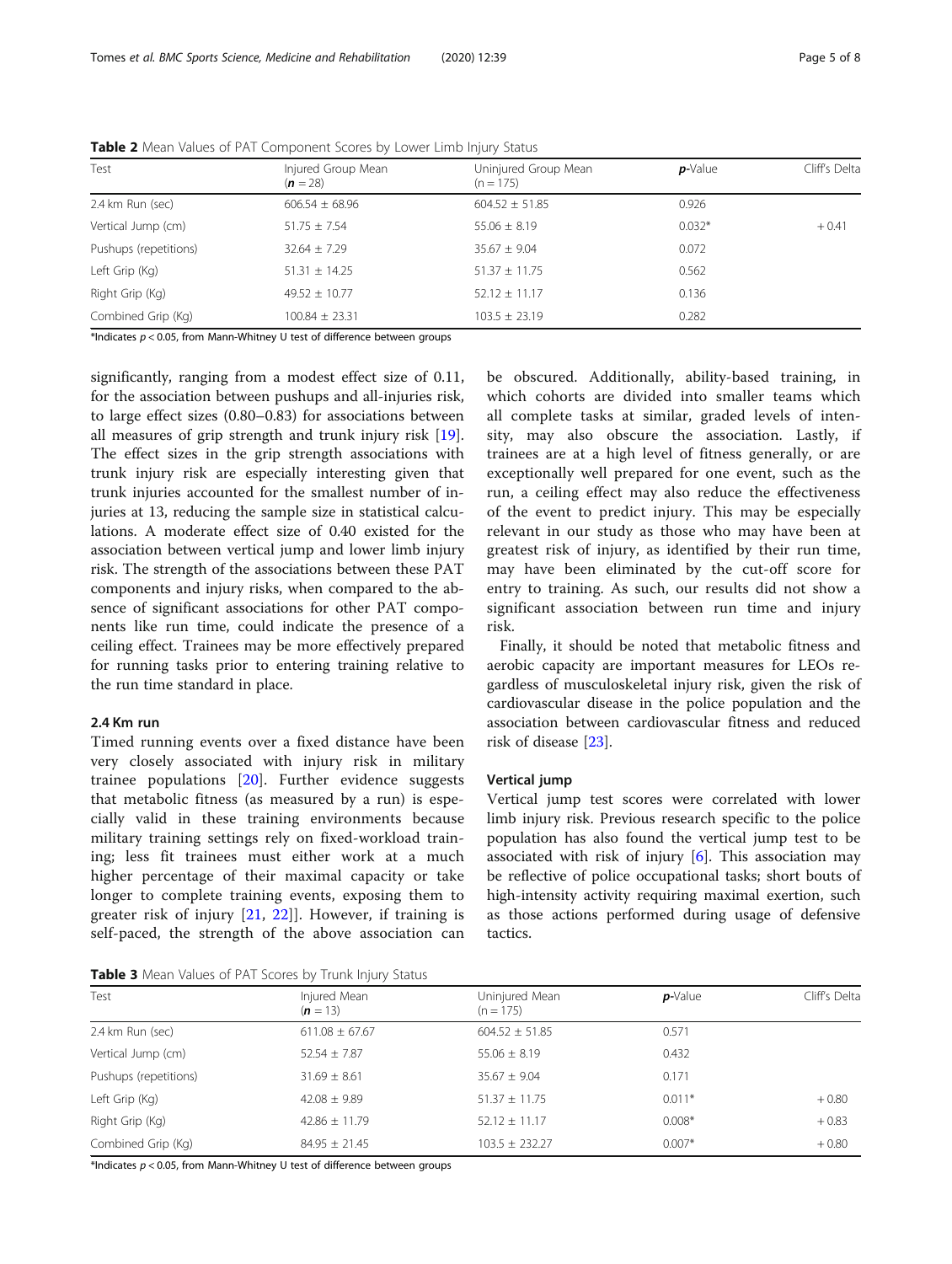<span id="page-5-0"></span>

#### Pushups

Pushup scores were correlated with all-injuries risk but were not associated with risk of injury in a specific body location. Previous research in military cohorts has also found an association between pushup performance and risk of injuries of any kind or of the lower limb [\[13,](#page-7-0) [24](#page-7-0)], not just of the upper limb, as may seem intuitive. This phenomenon could be due to the limitations of our sample but may also suggest that pushup tests are reflective of more global muscular capability. As has been noted in previous research, muscular fitness is crucial in tactical occupational performance [[14,](#page-7-0) [25](#page-7-0)]; a more fit trainee or operator has a greater fitness reserve, allowing for tolerance of a greater volume of physical tasks with less injury risk because their fatigue threshold is higher than that of less fit trainees or operators [\[20](#page-7-0)]. While especially evident in military training that deliberately places trainees under extreme levels of fatigue [[26\]](#page-7-0), the same factors may be at play in police training, especially if a block of training features multiple physically taxing evolutions with limited rest between bouts.

#### Grip strength

Grip strength was analyzed in terms of both component and combined measures. Only R) handed grip strength was significantly associated with all-injuries risk. All other measures of grip strength were predictive only of trunk injuries specifically, including injuries affecting the neck. These results reinforce findings first reported in this population by Orr, et al. in a cohort of Australian LEO [[16\]](#page-7-0). Hand dominance likely plays a significant role in this association and may explain why R) grip strength was associated with all-injuries risk while other measures of grip strength were predictive only of trunk injury risk. Grip strength may be a correlate of police-specific task performance, such as negotiation of an obstacle course, in which weak grip may increase risk of falls or hard landings, or in defensive tactics training, in which weak grip may impair the trainee's ability to subdue their opponent, exposing them to additional forces from the assailant. The dependence on grip to complete these tasks may explain the large effect sizes seen in the betweengroup analyses for trunk injuries (Table [3](#page-4-0)). As

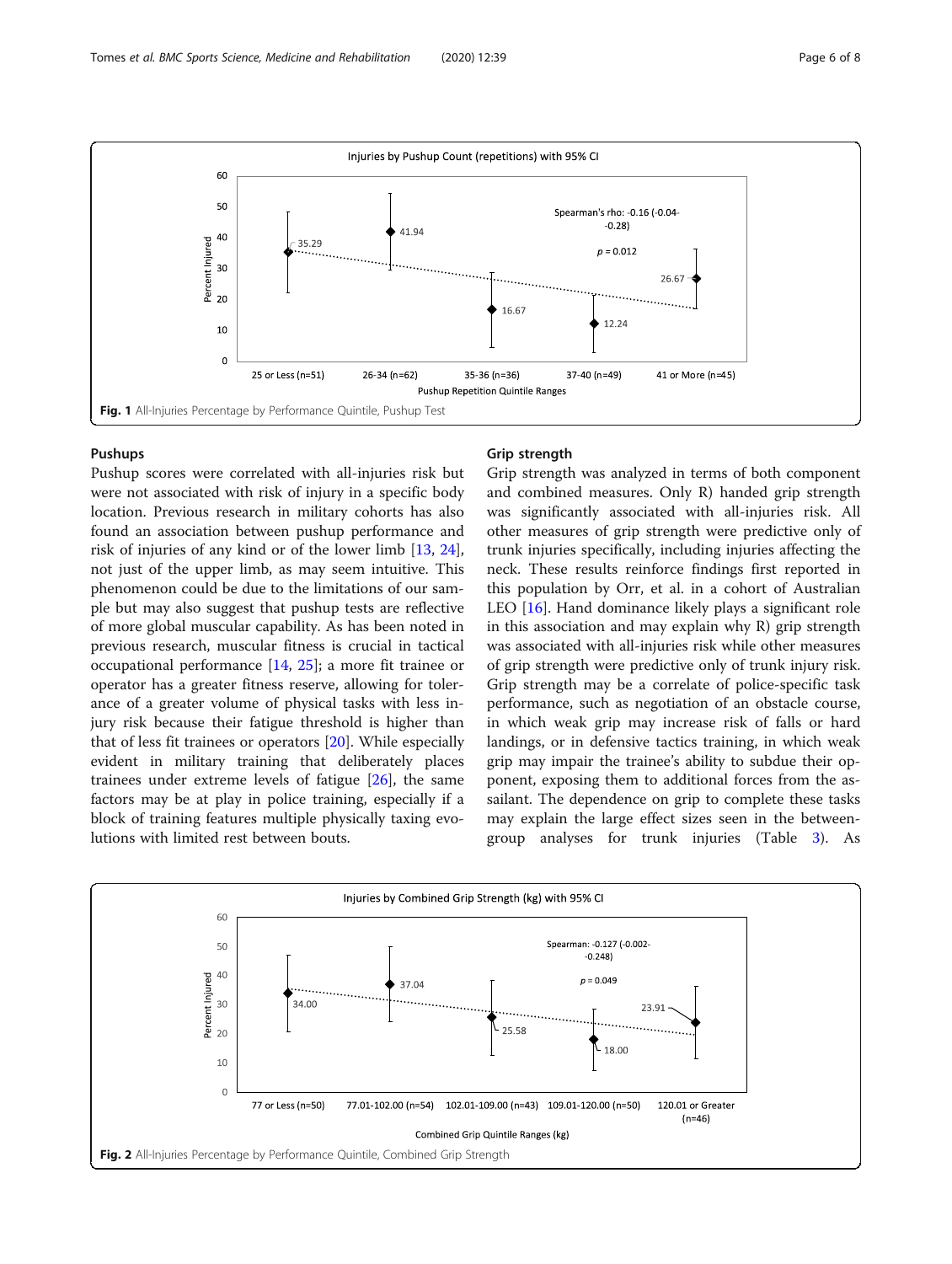<span id="page-6-0"></span>

mentioned above, excessive training, either voluntarily or for disciplinary purposes, may lead to increased injury risk through fatigue. Highly fit trainees may engage in more additional voluntary training or may be more willing to take physical risks in training, potentially explaining the U-shaped curves.

#### Performance percentile analyses: all injuries risk

Although the associations between scores from some PAT components (pushups, combined grip strength, R] grip strength) and all injuries risk reached statistical significance (Figs. [1,](#page-5-0) [2](#page-5-0) and 3), all performance ranking attempts for PAT components, to form percentiles of performance, revealed that a large number of trainees all scored very closely to one another. This will most likely have obscured and weakened any associations between all-injuries risk and percentiles of performance.

### Limitations

This study is not without its limitations; missing dataset entries reduced the number of trainee records eligible for inclusion. Also, the time between PAT administration and entry into police college varied between trainees, meaning that fitness of the trainee on entry into police college may not be what was reflected on their PAT. Further information as to what phase of training a candidate was in when their injury occurred could strengthen associations between fitness test performance and injury by refuting or verifying hypothesized underlying mechanisms. Further research in this field could also determine if pass/fail thresholds in place are adequately targeting injury thresholds if desired and investigating the relationship between fitness and severity of injury sustained. Investigating the effect of individual motivation on both the fitness assessment and desire to complete Police College could also determine how

significant this individual-specific confounding variable may impact the relationships between fitness and injury.

#### Conclusions

Our results suggest a modest, but significant relationship between some measures of the PAT and injury risk during police recruit training. They also suggest that one PAT component, namely the 2.4 km run, which has previously been reported as a predictor of injury risk, may not play a role in predicting injury risk within this population. However, it is possible this is because most recruits demonstrated they could perform at an acceptable level on this test prior to entry to training. These results agree with literature investigating similar strength and muscular endurance measures (grip, vertical jump, pushups) in police recruit populations, suggesting that these measures may be directly relevant to training success free of injury or indicate an underlying mechanism governing fitness and injury risk in LEO. Further research aimed at uncovering causal links and drawing from more robust data is necessary to confirm our findings.

#### **Abbreviations**

LEO: Law Enforcement Officer; LEA: Law Enforcement Agency; AUD: Australian Dollar; NZ: New Zealand; BMI: Body Mass Index; PAT: Physical Ability Test; BUHREC: Bond University Human Research Ethics Committee; USA: United States of America

#### Acknowledgements

We would like to acknowledge Sean Tagg and Andrea Adams for their assistance with data acquisition for this study and all personnel serving in the NZ Police Force today.

#### Authors' contributions

Conceptualization, RO and BS.; methodology, RO and CT; software, CT.; validation, RO and BS; formal analysis, CT.; investigation, CT.; resources, RO and CT; data curation, RO and CT; writing—original draft preparation, CT; writing—review and editing, RO, RP. and BS; visualization, CT; supervision, RO and RP; project administration, RO; funding acquisition, RO The authors have read, reviewed and approved this manuscript.